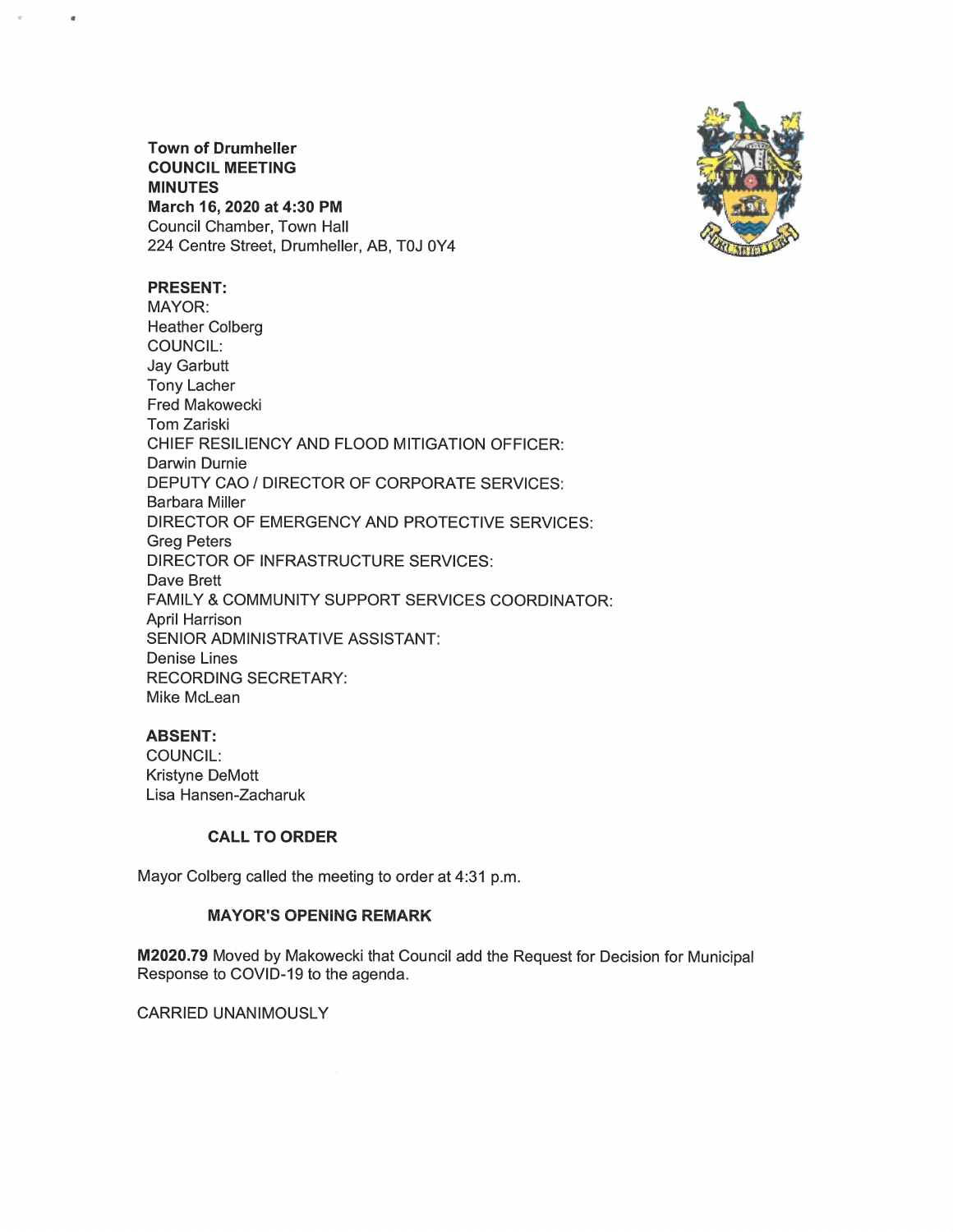Chief Resiliency and Flood Mitigation Officer Darwin Durnie spoke about the municipal response to COVID-19.

M2020.80 Moved by Garbutt, Zariski that after lengthy consultation and deliberation, in order to protect the population and ensure the continued operations of the Town of Drumheller, Council is implementing the following:

- 1.) Darwin Durnie is appointed as incident commander and Director of Emergency Management;
- 2.) All staff are placed on stand-by starting March  $17<sub>th</sub>$  till April 30th and will be paid accordingly; In addition, Council authorizes any required overtime for out of scope staff and additional per diems for Council as required;
- 3.) Drumheller Fire Chief initiates stand-by roster for fire and medical response effective March 17th until April 30th with members compensated at the Local 135 stand-by rate.
- 4.) Preparation and implementation of plans to react in accordance with the national and provincial guidelines;
- 5.) Secure material and equipment for the next 30 days;
- 6.) Ensure essential service pandemic protocols are in immediate effect;

and authorizes the transfer of Five hundred thousand dollars (\$500,000) from the Operating Contingency reserve account to fund COVID-19 response.

CARRIED UNANIMOUSLY

Change of Command Ceremony

Mayor Colberg marked the recent Change of Command Ceremony at Drumheller Institution.

International Day for the Elimination of Racial Discrimination

Mayor Colberg marked March 21, 2020 as the International Day for the Elimination of Racial Discrimination.

## ADOPTION OF AGENDA

Agenda for the March 16, 2020 Regular Council Meeting.

M2020.81 Moved by Garbutt, Lacher that Council adopt the agenda for the March 16, 2020 Regular Council Meeting as amended.

CARRIED UNANIMOUSLY

#### MINUTES

Minutes of the March 2,2020 Regular Council Meeting.

M2020.82 Moved by Garbutt, Lacher that Council adopt the minutes of the March 2, 2020 Regular Council Meeting as presented.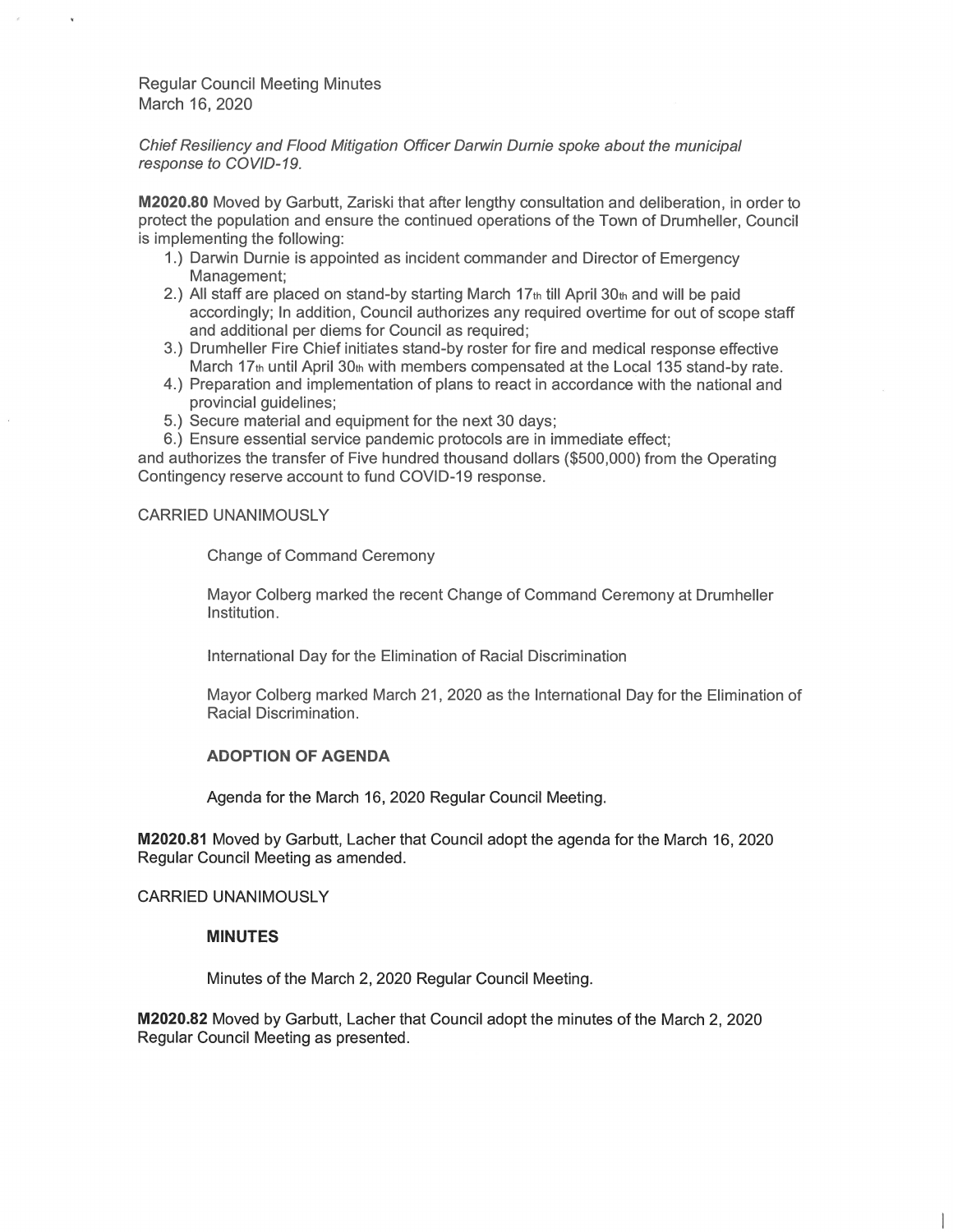## **CARRIED UNANIMOUSLY**

### MINUTES OF MEETING PRESENTED FOR INFORMATION

Minutes for the February 13, 2020 Municipal Planning Commission meeting.

M2020.83 Moved by Zariski, Garbutt that Council accept the Minutes of the February 13, 2020 Municipal Planning Commission meeting for information.

## **CARRIED UNANIMOUSLY**

### **REQUEST FOR DECISION REPORTS**

### **DEPUTY CAO / DIRECTOR OF CORPORATE SERVICES**

**Assessor Appointment** 

M2020.84 Moved by Garbutt, Lacher that Council move to award the contract for the provision of assessment services April 1st, 2020 to March 31, 2025 to Wild Rose Assessment Services and appoint Rod Vikse as the designated assessor for the Town of Drumheller.

**CARRIED UNANIMOUSLY** 

Sunshine Lodge

M2020.85 Moved by Zariski, Lacher that Council move to authorize the Drumheller & District Seniors Foundation to borrow funds from a financial institution, to a maximum of Six Million dollars (\$6,000,000), for the purpose of renovating Sunshine Lodge as proposed.

**CARRIED UNANIMOUSLY** 

# **DIRECTOR OF EMERGENCY / PROTECTIVE SERVICES**

Criminal Record Check Policy C-04-20

M2020.86 Moved by Lacher, Zariski that Council move to adopt Criminal Record Check Policy C-04-20 as presented and amend the Service Fee Schedule to set fees for Criminal Record Checks at Forty dollars (\$40) for employment or other purposes and Five dollars (\$5) for volunteers.

M2020.87 Moved by Makowecki, Lacher to amend the pending motion by replacing "Five dollars" (\$5) for volunteers" with "Zero dollars (\$0) for volunteers."

FOR: 4; OPPOSED: 1; **MOTION CARRIED**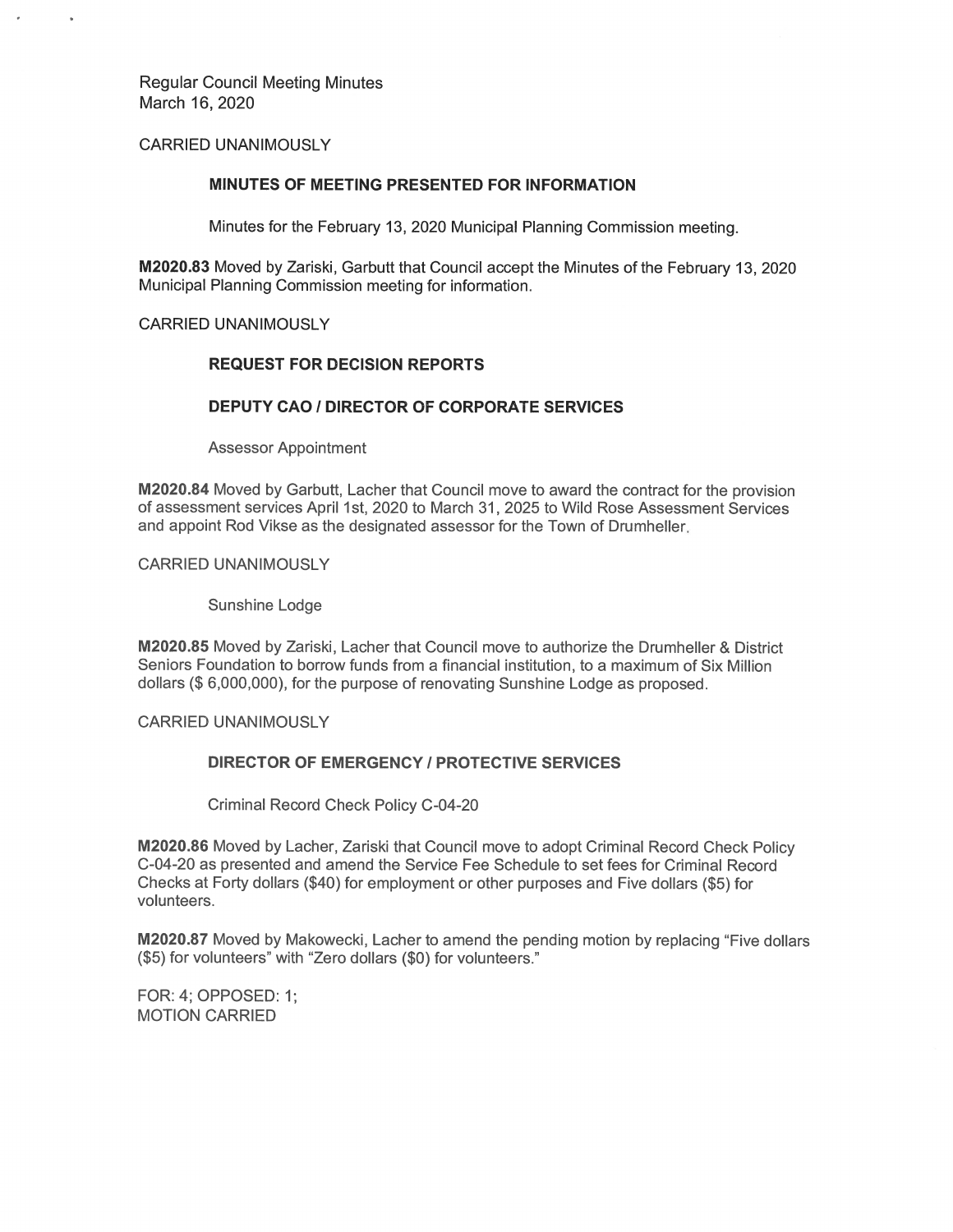M2020.88 Moved by Makowecki, Zariski that Council move to adopt Criminal Record Check Policy C-04-20 and amend the Service Fee Schedule to set fees for Criminal Record Checks at Forty dollars (\$40) for employment or other purposes and Zero dollars (\$0) for volunteers.

**CARRIED UNANIMOUSLY** 

## **CLOSED SESSION**

Town of Drumheller Branding

M2020.89 Moved by Garbutt, Zariski that Council close the meeting to the public to discuss proprietary branding proposals, per Section 16(1), FOIP at 5:05 p.m.

CLOSED SESSION: 5:05 P.M. to 5:24 P.M.

**PRESENT** 

COUNCIL: Heather Colberg, Fred Makowecki, Tony Lacher, Tom Zariski, Jay Garbutt

STAFF: Barbara Miller, April Harrison, Denise Lines, Mike McLean

**BRANDING COMMITTEE: Ryan Semchuk** 

M2020.90 Moved by Makowecki, Lacher that Council return to open session at 5:24 p.m.

**CARRIED UNANIMOUSLY** 

RECESS: 5:25 p.m. RETURN: 5:31 p.m.

## **PUBLIC HEARING**

Public Hearing for Bylaws 03.20, 04.20, 05.20 and 07.20.

M2020.91 Moved by Lacher, Zariski that Council move into a Public Hearing for Bylaws 03.20, 04.20, 05.20 and 07.20 at 5:31 p.m.

**CARRIED UNANIMOUSLY** 

PUBLIC HEARING BEGINS AT 5:31 p.m.

No submissions.

PUBLIC HEARING ENDS AT 5:31 p.m.

M2020.92 Moved by Garbutt, Zariski that Council close the Public Hearing for Bylaws 03.20, 04.20, 05.20 and 07.20.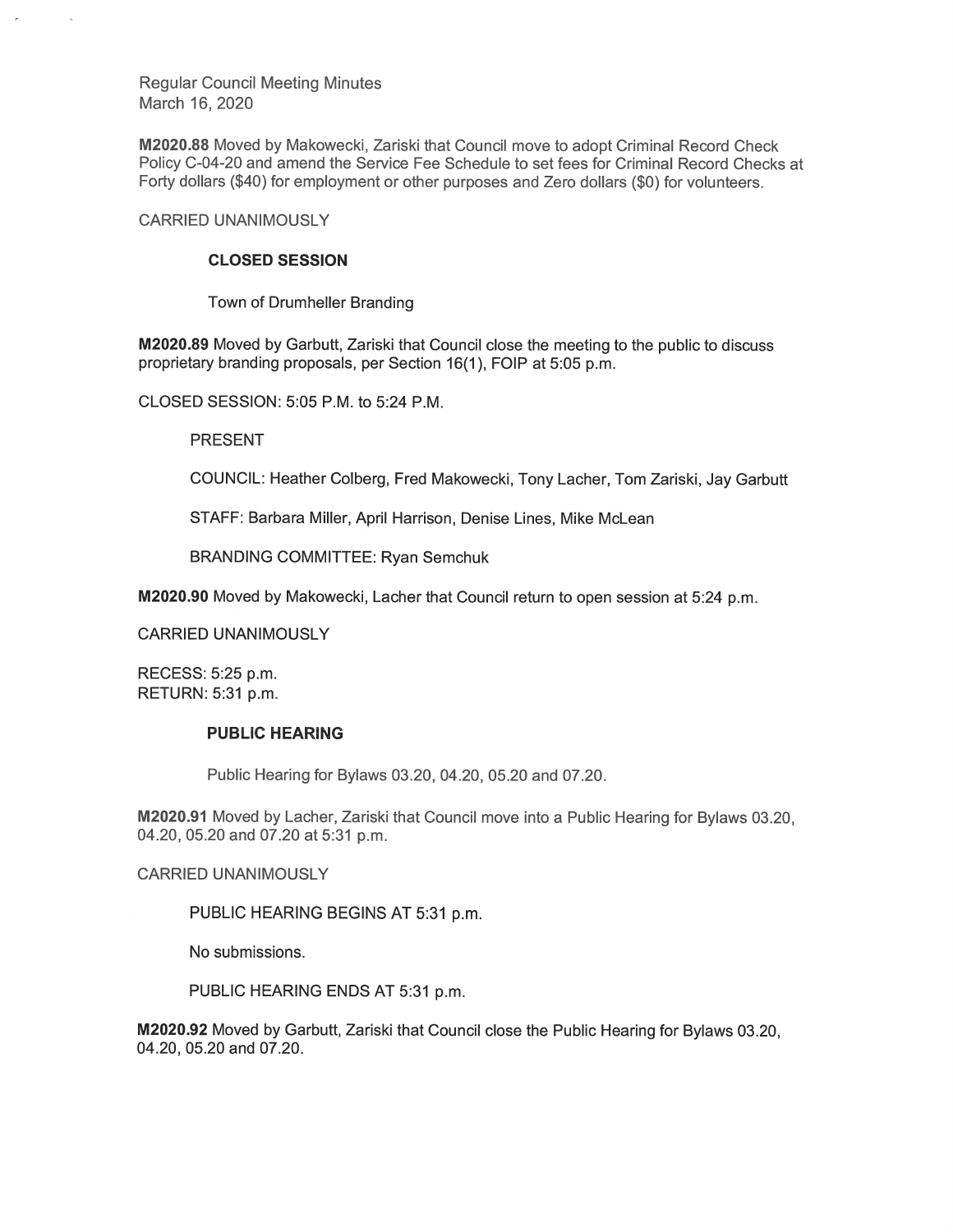# **CARRIED UNANIMOUSLY BYLAWS**

Bylaw 03.20 Town of Drumheller-Wheatland County Intermunicipal Development Plan (Second Reading)

M2020.93 Moved by Zariski, Lacher that Council give second reading to Bylaw 03.20 Town of Drumheller-Wheatland County Intermunicipal Development Plan.

**CARRIED UNANIMOUSLY** 

M2020.94 Moved by Garbutt, Zariski that Council allow third reading of Bylaw 03.20 Town of Drumheller-Wheatland County Intermunicipal Development Plan.

#### **CARRIED UNANIMOUSLY**

M2020.95 Moved by Garbutt, Lacher that Council give third reading to Bylaw 03.20 Town of Drumheller-Wheatland County Intermunicipal Development Plan.

#### CARRIED UNANIMOUSI Y

Bylaw 04.20 Town of Drumheller-Kneehill County Intermunicipal Development Plan (Second Reading)

M2020.96 Moved by Lacher, Zariski that Council give second reading to Bylaw 04.20 Town of Drumheller-Kneehill County Intermunicipal Development Plan.

**CARRIED UNANIMOUSLY** 

M2020.97 Moved by Zariski, Garbutt that Council allow third reading of Bylaw 04.20 Town of Drumheller-Kneehill County Intermunicipal Development Plan.

**CARRIED UNANIMOUSLY** 

M2020.98 Moved by Makowecki, Lacher that Council give third reading to Bylaw 04.20 Town of Drumheller-Kneehill County Intermunicipal Development Plan.

**CARRIED UNANIMOUSLY** 

Bylaw 05.20 Town of Drumheller-Special Areas Intermunicipal Development Plan (Second Reading)

M2020.99 Moved by Makowecki, Lacher that Council give second reading to Bylaw 05.20 Town of Drumheller-Special Areas Intermunicipal Development Plan.

**CARRIED UNANIMOUSLY**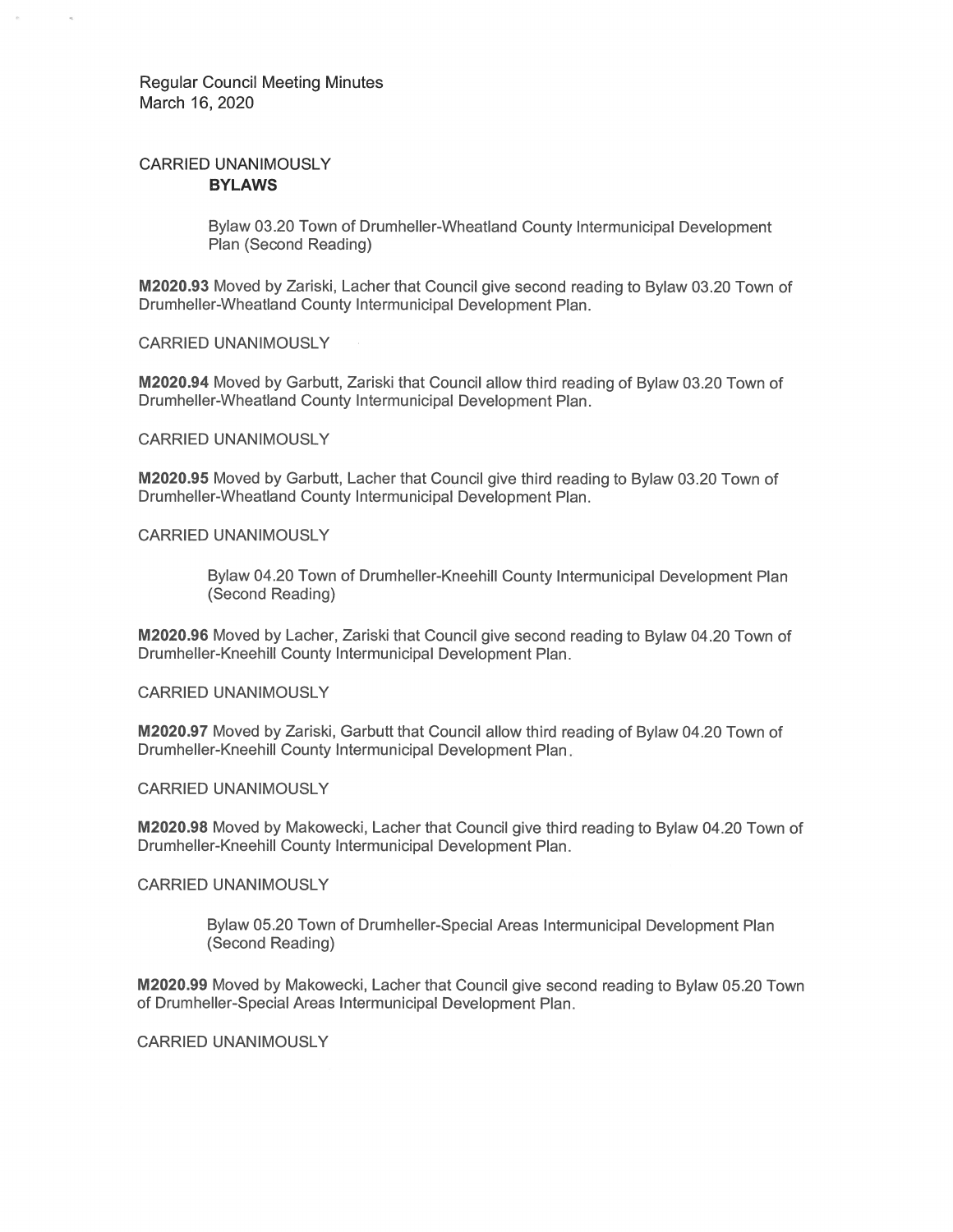M2020.100 Moved by Garbutt, Lacher allow third reading of Bylaw 05.20 Town of Drumheller-Special Areas Intermunicipal Development Plan.

**CARRIED UNANIMOUSLY** 

M2020.101 Moved by Zariski, Makowecki that Council give third reading to Bylaw 05.20 Town of Drumheller-Special Areas Intermunicipal Development Plan.

**CARRIED UNANIMOUSLY** 

Bylaw 07.20 Town of Drumheller-Starland County Intermunicipal Development Plan (Second Reading)

M2020.102 Moved by Lacher, Makowecki that Council give second reading to Bylaw 07.20 Town of Drumheller-Starland County Intermunicipal Development Plan.

**CARRIED UNANIMOUSLY** 

M2020.103 Moved by Garbutt, Zariski that Council allow third reading of Bylaw 07.20 Town of Drumheller-Starland County Intermunicipal Development Plan.

**CARRIED UNANIMOUSLY** 

M2020.104 Moved by Makowecki, Zariski that Council give third reading to Bylaw 07.20 Town of Drumheller-Starland County Intermunicipal Development Plan.

**CARRIED UNANIMOUSLY** 

M2020.105 Moved by Garbutt, Zariski that Council adopt the new Town logo designs as presented by the branding committee and direct administration to proceed with soft launch when ready.

**CARRIED UNANIMOUSLY** 

M2020.106 Moved by Garbutt, Zariski that Council adjourn the meeting at 5:38 p.m.

**CARRIED UNANIMOUSLY**